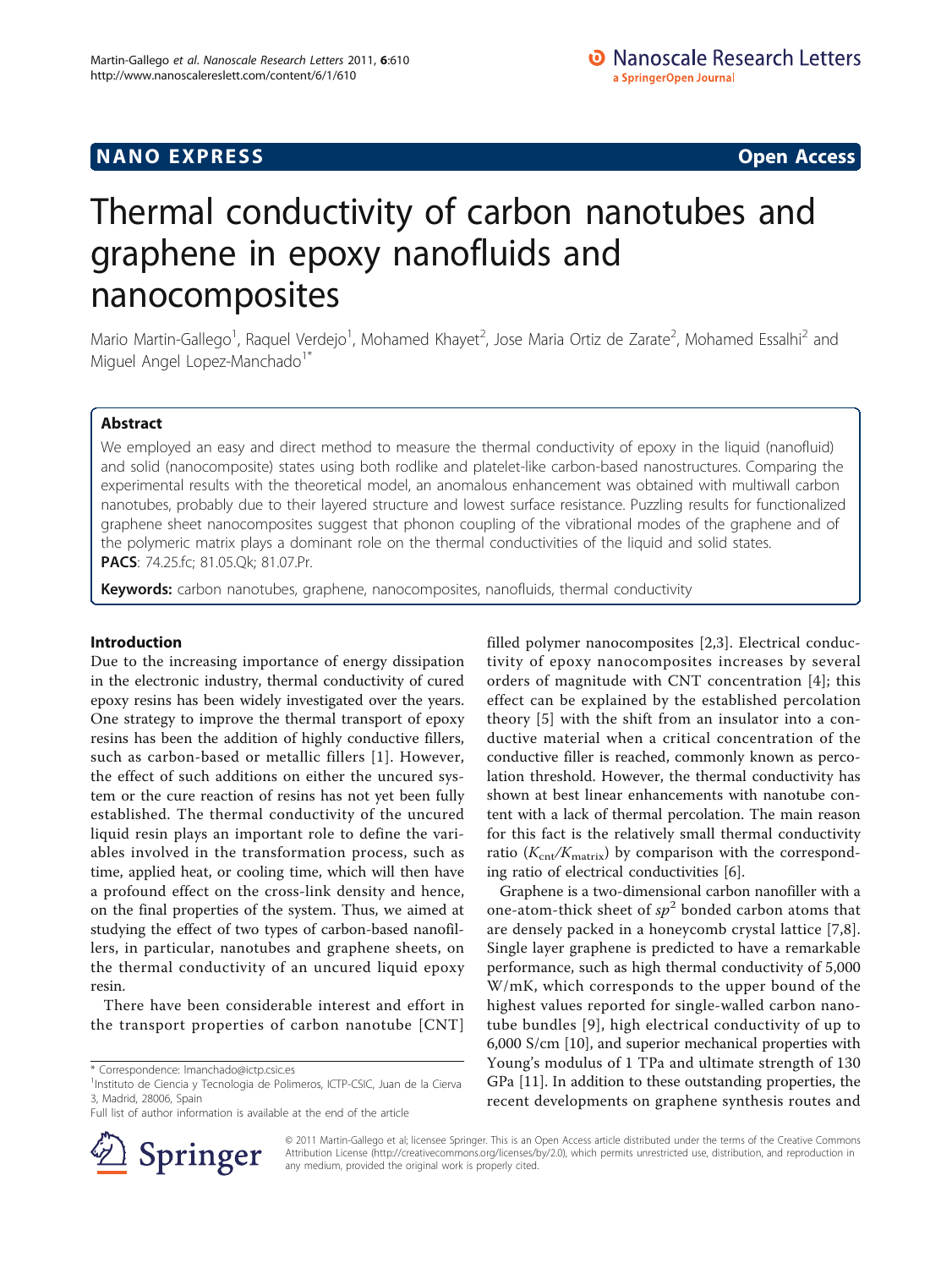on the understanding of their unique properties have prompted the development and study of graphene filled nanocomposites [\[12,13\]](#page-5-0).

This communication analyzes the epoxy-nanofiller blend in the liquid state as a nanofluid and takes into consideration the current theories to explain its transport properties, particularly, the thermal conductivity. Some studies report large thermal enhancements by adding a small percentage of nanoparticles to a fluid [\[14](#page-5-0)]. This anomalous behavior, far away from the predicted data by standard theoretical models, is explained by several physical mechanisms like the Brownian motion of the particles or changes in the distribution of the molecules in the liquid state at the particle/liquid interface [\[15](#page-5-0)].

## Methods

## Materials

Diglycidyl ether of bisphenol-A epoxy resin (product number: 405493), diethylene triamine curing agent (D93856), and single-walled nanotubes [SWNTs] (519308; diameter 1.2 to 1.5 nm; length 2.5 μm; and specific surface area 1,300  $m^2/g$ ) used in this study were purchased from Sigma-Aldrich (St. Louis, MO, USA), while multiwalled nanotubes [MWNTs] (diameter 40 nm; length 120 μm, and specific surface area 250 to 300  $m^2/g$ ) were synthesized in-house by a chemical vapor deposition technique [[16](#page-5-0)]. These MWNTs were then functionalized [f-MWNT] with a 3:1 concentrated  $H_2SO_4/HNO_3$  mixture refluxed at 120°C for 30 min and thoroughly washed with distilled water until neutral. Functionalized graphene sheets [FGS] were also synthesized in-house by the rapid thermal expansion of graphite oxide [GO] at 1,000°C under an inert atmosphere. This results in a high surface area carbon material consisting of graphene layers with residual hydroxyl, carbonyl, and epoxy groups. GO was synthesized from natural graphite flakes obtained from Sigma-Aldrich (St. Louis, MO, USA; universal grade, purum powder  $\leq 0.1$ mm, 200 mesh, 99.9995%), according to the Brödie method. Full characterization of the FGS used in this work is described elsewhere [\[17](#page-5-0)].

#### Sample preparation and characterization

Nanoparticles were mixed under high shear in the resin for 8 h at room temperature to ensure a homogeneous dispersion. The thermal conductivity of the uncured nanofluids (the samples do not contain the curing agent) was measured with a KD2 probe (Decagon Devices Inc., Pullman, WA, USA), based on the hot wire technique, and consisting of a needle located inside the sample. As can be seen in the experimental setup (Figure [1\)](#page-2-0), the hot wire enabled us to obtain the thermal conductivity in a direct and easy way. The needle had a waiting time of 30 s until the sample temperature was stable and heated up the sample for 30 s. Then, it was used to monitor the cooling rate and calculate the thermal conductivity with an accuracy of 5%. The measurements were carried out over a temperature range from 30°C to 60°C. In this range of temperature, no convection was present in the liquid. The results were the average of at least six measurements for each sample. On the other hand, the thermal conductivity of the cured samples was measured using a hot disk apparatus. This method was based on a heat balance in the steady state between the sample and the three disks of the apparatus that allowed us to calculate the thermal resistivity of the solid sample. Testing samples with different thicknesses were used to obtain the thermal conductivity of the material. The next protocol was followed to cure the formulations: the liquid formulations containing nanoparticles and epoxy resin were mixed with diethylene triamine in a stoichiometric ratio; the blends were degassed for 10 min in a vacuum chamber and casted in Teflon molds. Thermal treatments of 60 min at 70°C and 90 min at 130°C were applied to complete the curing reaction [[18](#page-5-0)]. The morphology of the samples was observed using a Philips Tecnai 20 (Philips, Amsterdam, The Netherlands) transmission electron microscope at an acceleration voltage of 200 kV.

## Results and discussion

In Figure [2,](#page-2-0) we show the morphology of the uncured formulations with the highest concentrations of MWNT and FGS by transmission electron microscopy [TEM] analysis. In both cases, a homogeneous dispersion state was obtained.

The thermal conductivity  $[K]$  of CNTs depends on several factors such as the morphology, the chirality, the diameter and length of the tubes, the number of structural defects, and the specific surface area [[19,20\]](#page-5-0). Thus, a description of the thermal conduction mechanisms is non-trivial. Liu et al. [[21](#page-6-0)] reported a  $K$  for a SWNT and a MWNT of 2,400 W/mK and 1,400 W/mK, respectively, measured using the non contact Raman spectra shift method. The lower intrinsic conductivity of MWNTs was assigned to the fact that thermal transport mainly occurs by the outermost wall and by the existence of intertube Umklapp scattering processes. In addition, SWNTs exhibit a higher number of phonon vibrational modes and a lower defect density in relation to MWNTs, leading to a higher intrinsic  $K$  [[22,23\]](#page-6-0). CNTs are characterized by a large aspect ratio and a huge surface area. It is assumed that the K of CNTs will be higher for CNTs with a greater aspect ratio [[24](#page-6-0)]. In this study, both CNTs exhibit a similar aspect ratio, so this issue does not seem to affect the  $K$  of the nanofluid. Another factor that determines the  $K$  of CNTs is the presence of structural defects. Che et al. [[25](#page-6-0)] revealed that the  $K$  of CNTs decreased with increasing defect concentration. Finally, the heat transfer mechanism of CNTs takes place with phonons and electrons and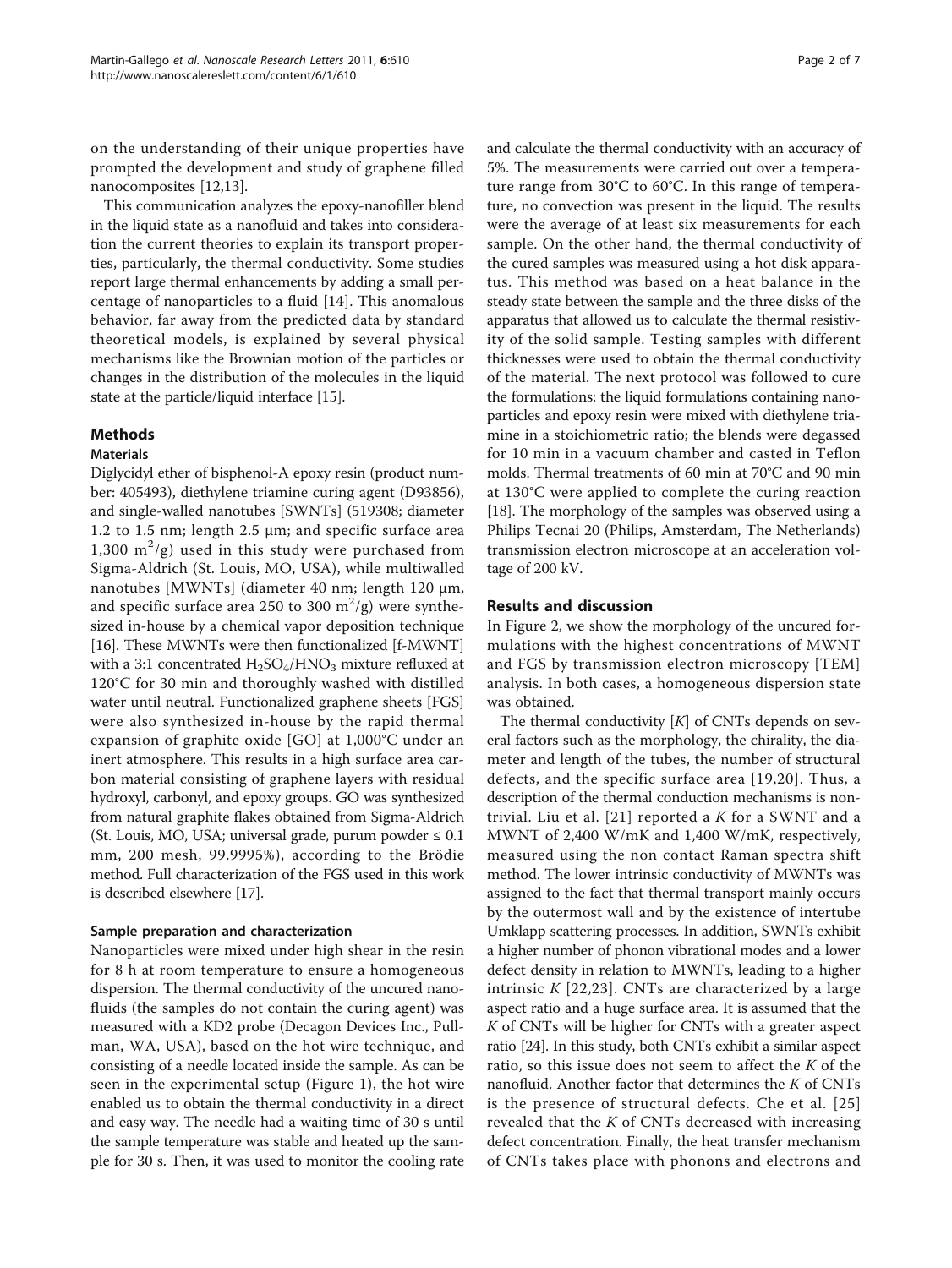<span id="page-2-0"></span>

depends on their chirality [\[1](#page-5-0)]. However, to simplify the discussion, we assumed that the thermal conductance mainly occurs via a phonon conduction mechanism since the aim of this article is to provide a general description of the experimentally determined K.

Table [1](#page-3-0) presents the  $K$  measurements of the nanofluids only at 30°C as no significant changes with the temperature were observed. The results indicate that MWNTs are the most effective carbon nanofillers to improve the  $K$  of liquid resins. Indeed, the  $K$  of the nanofluids gradually increased as a function of MWNT content, reaching a 70% improvement at 1 wt.% loading. The better performance of MWNTs can be due to their lower specific surface area [SSA], as compared with SWNTs, and to the

presence of the internal layers which enable phonon conduction and hence minimize coupling losses. K of nanocomposites is sensitive to the quality of the interfacial bonding between the filler and the matrix, intimately related to a phonon coupling mechanism. This mechanism is influenced by numerous factors such as the length of free path for phonons, the boundary surface scattering, the number of vibration modes, and the resistance to heat flow at the interface, known as Kapitza resistance [[26\]](#page-6-0). In general, the Kapitza resistance increases with the SSA, decreasing the efficiency of phonon transport.

A lower improvement was obtained with the acid-treated carbon nanotubes (f-MWNTs), even though the functionalization decreases the SSA of the nanotubes.

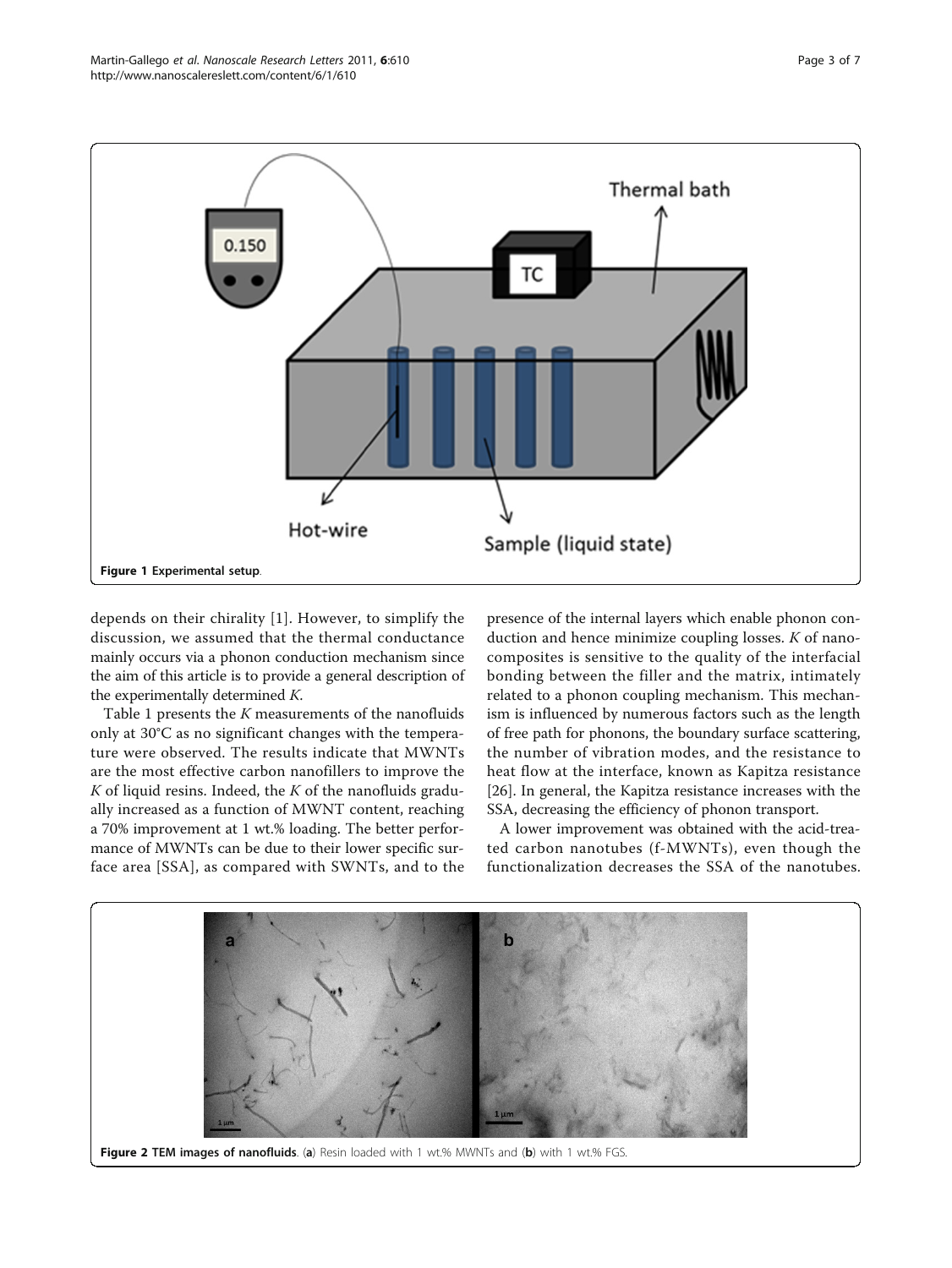<span id="page-3-0"></span>Table 1 Thermal conductivity of epoxy nanofluids and nanocomposites

|                 | $K_{\text{lia}}$<br>(W/mK) | $K_{\text{coll}}$<br>(W/mK) |
|-----------------|----------------------------|-----------------------------|
| Neat resin      | $0.150 + 0.001$            | $0.22 + 0.07$               |
| 0.2 wt.% MWNT   | $0.162 + 0.004$            |                             |
| 0.4 wt.% MWNT   | $0.176 + 0.009$            |                             |
| 0.6 wt.% MWNT   | $0.202 + 0.004$            | $0.29 + 0.05$               |
| 0.8 wt% MWNT    | $0.220 + 0.001$            |                             |
| 1 wt.% MWNT     | $0.250 + 0.001$            | $0.38 + 0.07$               |
| 0.6 wt.% f-MWNT | $0.180 + 0.001$            |                             |
| 0.6 wt% SWNT    | $0.180 + 0.001$            |                             |
| 1 wt.% FGS      | $0.150 + 0.001$            | $0.36 \pm 0.04$             |
| 1 wt.% Graphite | $0.176 + 0.005$            |                             |
| 1 wt.% GO       | $0.150 + 0.001$            |                             |

This result can be explained by the presence of the functional groups, hydroxyl and carbonyl, that act as scattering points on the surface where phonons can be transferred from the nanotube crystalline structure into the insulating polymer matrix. This behavior has already

The addition of nano-dispersed FGS caused no improvement of the  $K$  in the liquid resin. To better understand this result, we also measured dispersions of both the starting natural graphite and GO. The natural graphite showed a slight enhancement of  $K$ , while no improvement was observed in the oxidized system. These results support the previous discussion of the negative effect of the presence of functional groups on the nanoparticle surfaces [[29\]](#page-6-0), the presence of only one carbon layer, and the large SSA (see Figure 3). Hence, FGS cannot be considered as suitable fillers to enhance the  $K$  of liquid resins.

The enhancement in the  $K$  of MWNT nanofluids were fitted with the Hamilton-Crosser [\[30](#page-6-0)] model (Equation 1) traditionally used to predict the thermal enhancement of solid/liquid suspensions:

$$
\frac{K_{\rm e}}{K_{\rm f}} = 1 + \frac{n(\alpha - 1)\phi}{(\alpha + n - 1) - (\alpha - 1)\phi} \tag{1}
$$

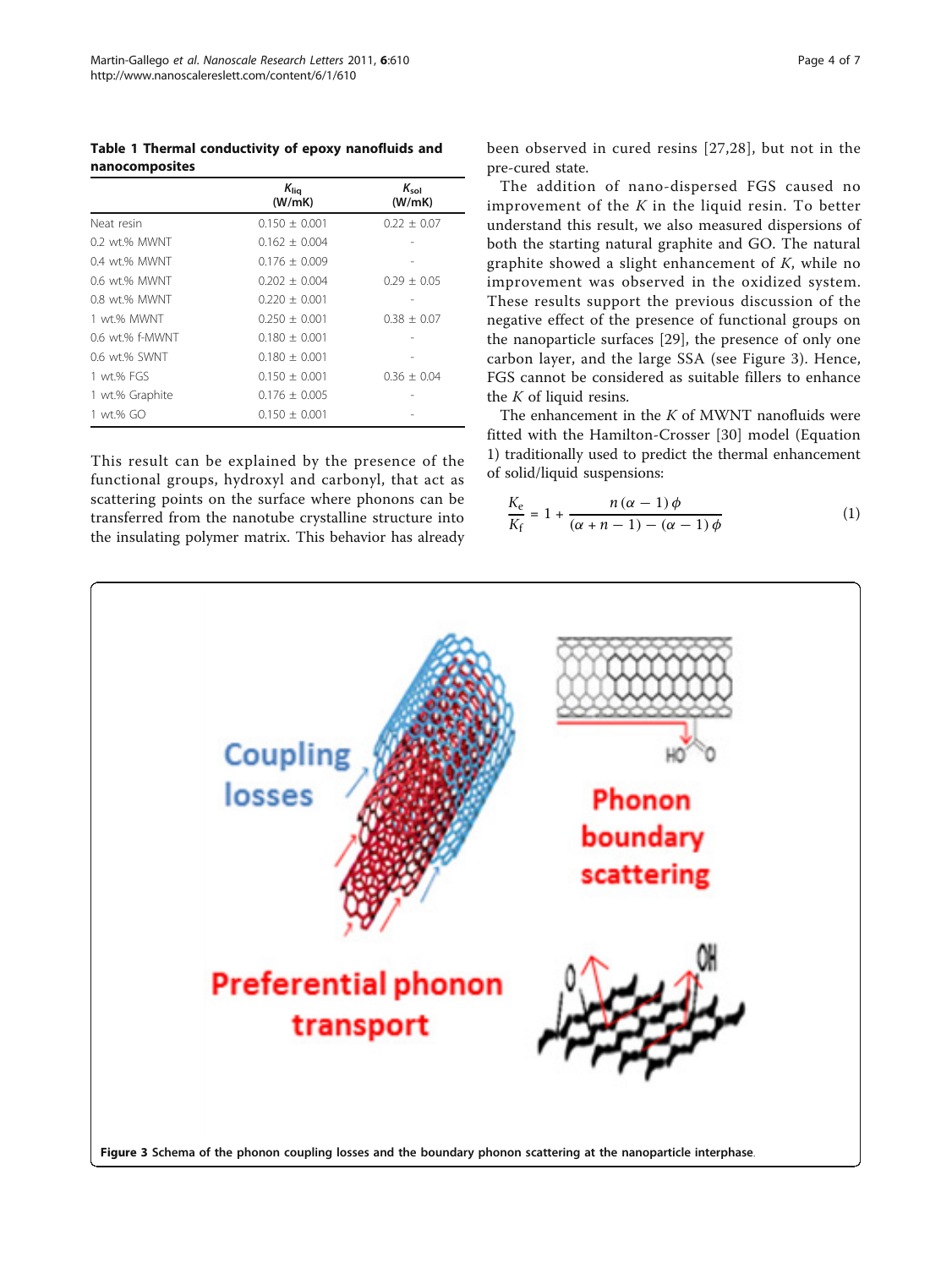where  $K_e$  and  $K_f$  are the effective thermal conductivities of the suspension and the base fluid, respectively;

 $\alpha = \frac{K_{\rm p}}{K_{\rm f}}$  is the *K* ratio,  $K_{\rm p}$  is the particle conductivity, *n* is the particle shape factor ( $n = 6$  for cylinders,  $n = 3$ 

for spheres in which case, Equation 1 reduces to the Maxwell model), and  $\phi$  is the particle volume fraction calculated using the true density of the nanotubes [[31](#page-6-0)]. The theoretical thermal conductivities are calculated with both values due to the bent conformation adopted by CNTs when dispersed in a matrix; thus, their shape factor would be between 3 and 6. Figure 4 compares the experimental results for the MWNT samples with the theoretical ones from the proposed model.

We observe an anomalous enhancement of the experimental K. This behavior could be related to two effects. The first effect is the presence of an organized structure of the molecules in the liquid state at the solid/liquid interface that facilities the coupling between the solid particles and the fluid [[32\]](#page-6-0). The second effect could be contributions from the Brownian motions of the particles that modify the heat transfer in the fluid [[33](#page-6-0)].

We finally measured the  $K$  of the cured samples for some of the nanocomposites with a classical hot-plate apparatus. TEM microphotographs show a finely and homogeneous dispersion of the carbon nanostructures, MWNTs, and FGS in the cured epoxy samples (Figure [5\)](#page-5-0). The improvements obtained for the cured MWNT

nanocomposites are approximately the same as those in the liquid state and are in agreement with the data found in the literature [\[27,28,34\]](#page-6-0). The cured FGS sample revealed a similar enhancement of the  $K$  as the MWNT sample. This increase of  $K$  in cured epoxy resin due to the addition of FGS has already been reported [[35,36](#page-6-0)], but not the uncured/cured transition. This transition suggests that the results can be attributed to the differences in the media surrounding the nanoparticles when the resin is in the liquid or solid state. While the FGS are dispersed in a liquid media, they are not able to transfer the heat because the vibrational modes are not compatible. However, when the FGS are surrounded by the more rigid cured matrix, the differences between the frequencies of vibrational modes are smaller and enable phonon coupling. This result corroborates a current theory postulating that the dominant factor in nanocomposite heat conduction is the low frequency modes and their coupling with high vibrational modes at the interface [[37,38](#page-6-0)]. This transition does not exist in the MWNT samples because the phonon transport through the inner tubes should be relatively unperturbed by the surrounding matrix.

### Conclusions

We employed an easy and direct method based on the hot wire technique to measure the thermal conductivity of epoxy nanofluids. We also studied the differences in

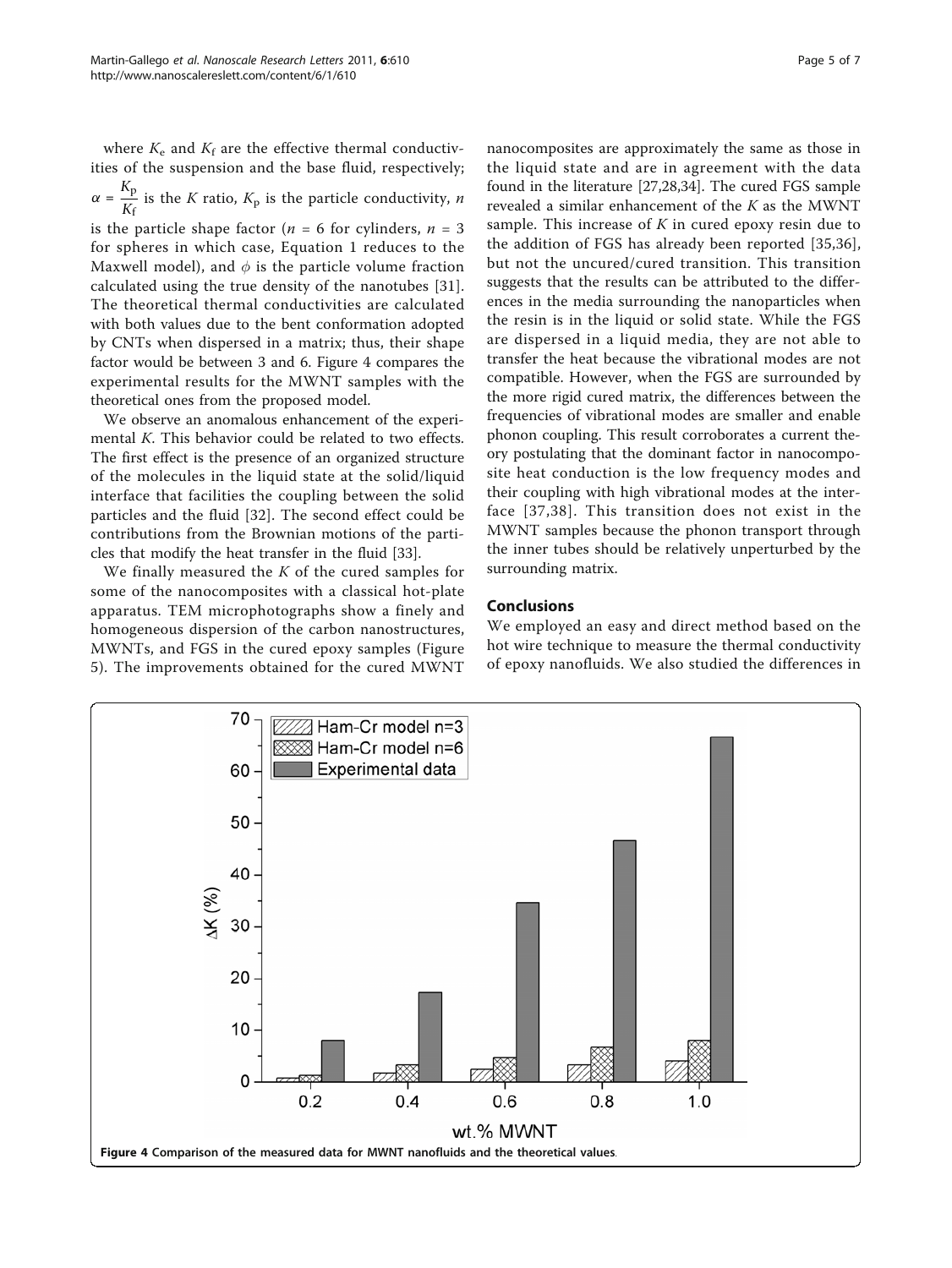<span id="page-5-0"></span>

heat conduction mechanisms using graphene sheets and different types of CNTs analyzing the role of surface functionalization and resistance to heat flow at the interface in the thermal conductivity. The results show that the layered structure of MWNTs enables an efficient phonon transport through the inner layers, while SWNTs present a higher resistance to heat flow at the interface due to its higher SSA, and f-MWNTs have functional groups on their surface acting as scattering points for the phonon transport. The dominant role of coupling vibrational modes between the matrix and the filler is evident in the case of FGS which induces a transition from a non thermal conductive nanofluid into a thermal-conductive nanocomposite in the solid state.

#### Acknowledgements

The work was supported by the Spanish Ministry of Science and Innovation (MICINN) under project MAT 2010-18749. MMG thanks the CSIC for a JAE-Pre grant.

#### Author details

<sup>1</sup>Instituto de Ciencia y Tecnologia de Polimeros, ICTP-CSIC, Juan de la Cierva 3, Madrid, 28006, Spain <sup>2</sup>Faculty of Physics, Complutense University, Madrid, 28040, Spain

#### Authors' contributions

The work presented here was carried out in collaboration between all authors. MMG carried out the synthesis and characterization of nanofillers and nanocomposites, participated in the discussion, and drafted the manuscript. RV helped in nanocomposite preparation, participated in the discussion, and revised the manuscript. MK supervised the thermal conductivity measurements and revised the manuscript providing important intellectual contents. ME performed the experimental setup. JMOZ provided the software to acquire the experimental data and contributed to the discussions of the results. MALM designed and coordinated the study, led the discussion of the results, and revised the manuscript. All authors read and approved the final manuscript.

#### Competing interests

The authors declare that they have no competing interests.

Received: 19 August 2011 Accepted: 1 December 2011 Published: 1 December 2011

#### References

- 1. Han Z, Fina A: Thermal conductivity of carbon nanotubes and their polymer nanocomposites: a review. Prog Polym Sci 2011, 36:914-944.
- 2. Berber S, Kwon YK, Tománek D: [Unusually high thermal conductivity of](http://www.ncbi.nlm.nih.gov/pubmed/10990753?dopt=Abstract) [carbon nanotubes.](http://www.ncbi.nlm.nih.gov/pubmed/10990753?dopt=Abstract) Phys Rev Lett 2000, 84:4613-4616.
- 3. Hone J, Batlogg B, Benes Z, Johnson AT, Fischer JE: [Quantized phonon](http://www.ncbi.nlm.nih.gov/pubmed/10976062?dopt=Abstract) [spectrum of single-wall carbon nanotubes.](http://www.ncbi.nlm.nih.gov/pubmed/10976062?dopt=Abstract) Science 2000, 289:1730-1733.
- 4. Allaoui A, Bai S, Cheng HM, Bai JB: Mechanical and electrical properties of a MWNT/epoxy composite. Compos Sci Technol 2002, 62:1993-1998.
- 5. Kirkpatrick S: Percolation and conduction. Rerv Mod Phys 1973, 45:574-588. Shenogina N, Shenogin S, Xue L, Keblinski P: On the lack of thermal percolation in carbon nanotube composites. Appl Phys Lett 2005, 87:133106.
- 7. Novoselov KS, Geim AK, Morozov SV, Jiang D, Zhang Y, Dubonos SV, Grigorieva IV, Firsov AA: [Electric field effect in atomically thin carbon](http://www.ncbi.nlm.nih.gov/pubmed/15499015?dopt=Abstract) [films.](http://www.ncbi.nlm.nih.gov/pubmed/15499015?dopt=Abstract) Science 2004, 306:666-669.
- 8. Novoselov KS, Geim AK, Morozov SV, Jiang D, Katsnelson MI, Grigorieva IV, Firsov AA: [Two-dimensional gas of massless Dirac fermions in graphene.](http://www.ncbi.nlm.nih.gov/pubmed/16281030?dopt=Abstract) Nature 2005, 438:197-200.
- 9. Balandin AA, Ghosh S, Bao W, Calizo I, Teweldebrhan D, Miao F, Lau CN: [Superior thermal conductivity of single-layer graphene.](http://www.ncbi.nlm.nih.gov/pubmed/18284217?dopt=Abstract) Nano Lett 2008, 8:902-907.
- 10. Du X, Skachko I, Barker A, Andrei EY: Approaching ballistic transport in suspended graphene. Nature Nanotechnol 2008, 3:491-495.
- 11. Lee C, Wei X, Kysar JW, Hone J: [Measurement of the elastic properties](http://www.ncbi.nlm.nih.gov/pubmed/18635798?dopt=Abstract) [and intrinsic strength of monolayer graphene.](http://www.ncbi.nlm.nih.gov/pubmed/18635798?dopt=Abstract) Science 2008, 321:385-388.
- 12. Kim H, Abdala AA, Macosko CW: Graphene/polymer nanocomposites. Macromolecules 2010, 43:6515-6530.
- 13. Verdejo R, Bernal MM, Romasanta LJ, Lopez-Manchado MA: Graphene filled polymer nanocomposites. J Mater Chem 2011, 21:3301-3310.
- 14. Eatsman JA, Choi SUS, Li S, Yu W, Thompson LJ: Anomalously increased effective thermal conductivities of ethylene glycol-based nanofluids containing copper nanoparticles. Appl Phys Lett 2001, 78:718-720.
- 15. Kleinstreuer C, Feng Y: [Experimental and theoretical studies of nanofluid](http://www.ncbi.nlm.nih.gov/pubmed/21722375?dopt=Abstract) [thermal conductivity enhancement: a review.](http://www.ncbi.nlm.nih.gov/pubmed/21722375?dopt=Abstract) Nanoscale Res Lett 2011, 6:439.
- 16. Verdejo R, Lamoriniere S, Cottam B, Bismarck A, Shaffer MSP: Removal of oxidation debris from multi-walled carbon nanotubes. Chem Commun 2007, 5:513-515.
- 17. Verdejo R, Barroso-Bujans F, Rodriguez-Perez MA, Saja JA, Lopez-Manchado MA: Functionalized graphene sheet filled silicone foam nanocomposites. J Mater Chem 2008, 18:2221-2226.
- 18. Pascault JP, Williams RJJ: Epoxy Polymers: New Materials and Innovations Weinheim: Wiley-VCH Verlag GmbH \$ Co. KGaA; 2010.
- 19. Maeda T, Horie C: Phonon modes in single-wall nanotubes with a small diameter. Physica B 1999, 263-264:479-481.
- 20. Popov VN: Theoretical evidence  $T_{1/2}$  specific behavior in carbon nanotube systems. Carbon 2004, 42:991-995.